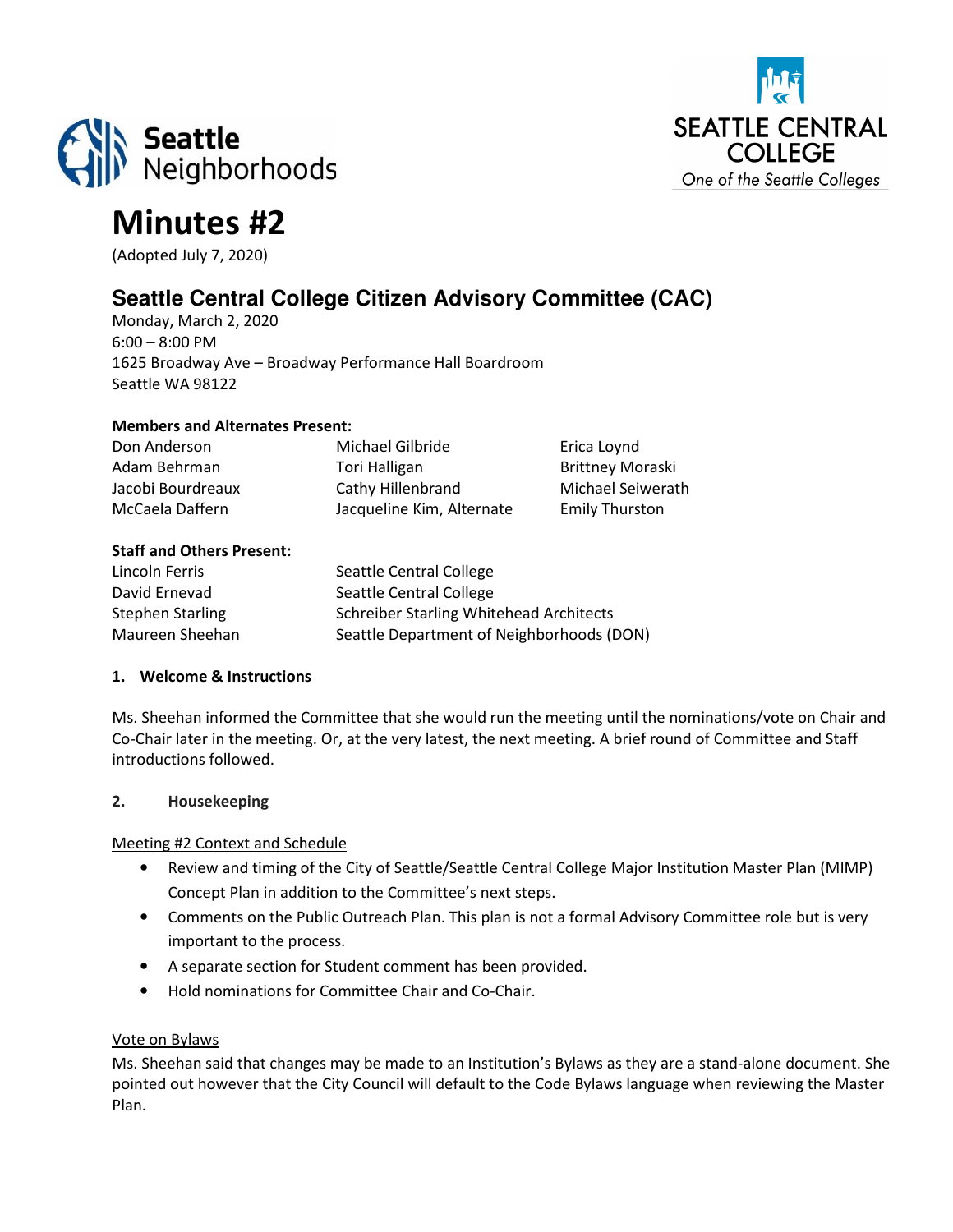Ms. Hillenbrand suggested revising the Bylaws Article II Membership, Section 2. Committee Member Job Description, Item A to be more positive. She also suggested revising the Bylaws Article III Participation, Section 3. Replacement to include recruitment of people of color, the underrepresented communities and the students. Reference was made to the City of Seattle's Racial and Social Justice Initiative (RSJI).

The proposal to adopt the above language to Bylaws Article II and Article III was made and seconded. The vote to accept both revisions was unanimous.

# 3. Public Comment

Ms. Sheehan reviewed the guidelines for public comment. She opened the public comment period for those who had checked the box under the Comments column on the public sign-in sheet.

[Editor's Note: The comment(s) shown below are summaries of statements provided. They are not transcriptions and have been shortened and edited to include the major points raised. Full comments are retained in the files in voice recording (.mp3) form.]

Comments from Sandra Miller: Ms. Miller is an employee of Kaiser Permanente. She wanted to observe the MIMP process. Ms. Miller mentioned that Kaiser Permanente is a member of the community and is excited about moving forward with the neighborhood.

Comments from Andrew Hans. Mr. Hans is a community member. He stated that Seattle Central has a lot of underutilized and dysfunctional public spaces. Mr. Hons hopes that those can be addressed in this process. He mentioned that the north and northeast of the campus has so much underutilized space. In a dense neighborhood, it should function more like a park. Mr. Hans would also like to see a maintenance plan for the dysfunctional space that includes the mural and (redoing) the stairs. The Building's street frontage along Broadway has a quite stark and brutalist quality. The streetscape can use a lot more greenery to make it an inviting presence in the neighborhood.

#### 4. Student Comment

There were no student comments.

# 5. Public Outreach Plan Update

Mr. Ferris gave his thoughts on the College's Community Outreach Program for Winter 2020. He requested that members bring to the Committee their input about any outside audiences to be identified

The second item Mr. Ferris would like to get the Committee's reactions about an initial open forum for the public. There is a need for two if not three community meetings to make sure Committee members have heard from the community and to have the Committee's input reflect that input – particularly with mitigation matters. Saturday was suggested as an option along with the Capitol Hill Farmers Market on Sundays. Mr. Ferris said that the public meeting would have a short version of the MIMP Concept Plan with an explanation of what it incorporates (with level of detail determined by the Committee). In addition, a 45-minute time for smaller groups to break out in 10-minute periods.

Ms. Sheehan asked if there were any more thoughts on Public Outreach. Mr. Ferris will revise the Public Outreach Plan with some dates and a little on the Farmers Market. Ms. Sheehan will send this out to the Committee to reflect on this conversation. There were many suggestions concerning other neighborhood groups. Ms. Daffern and Ms. Thurston will provide some additional contacts.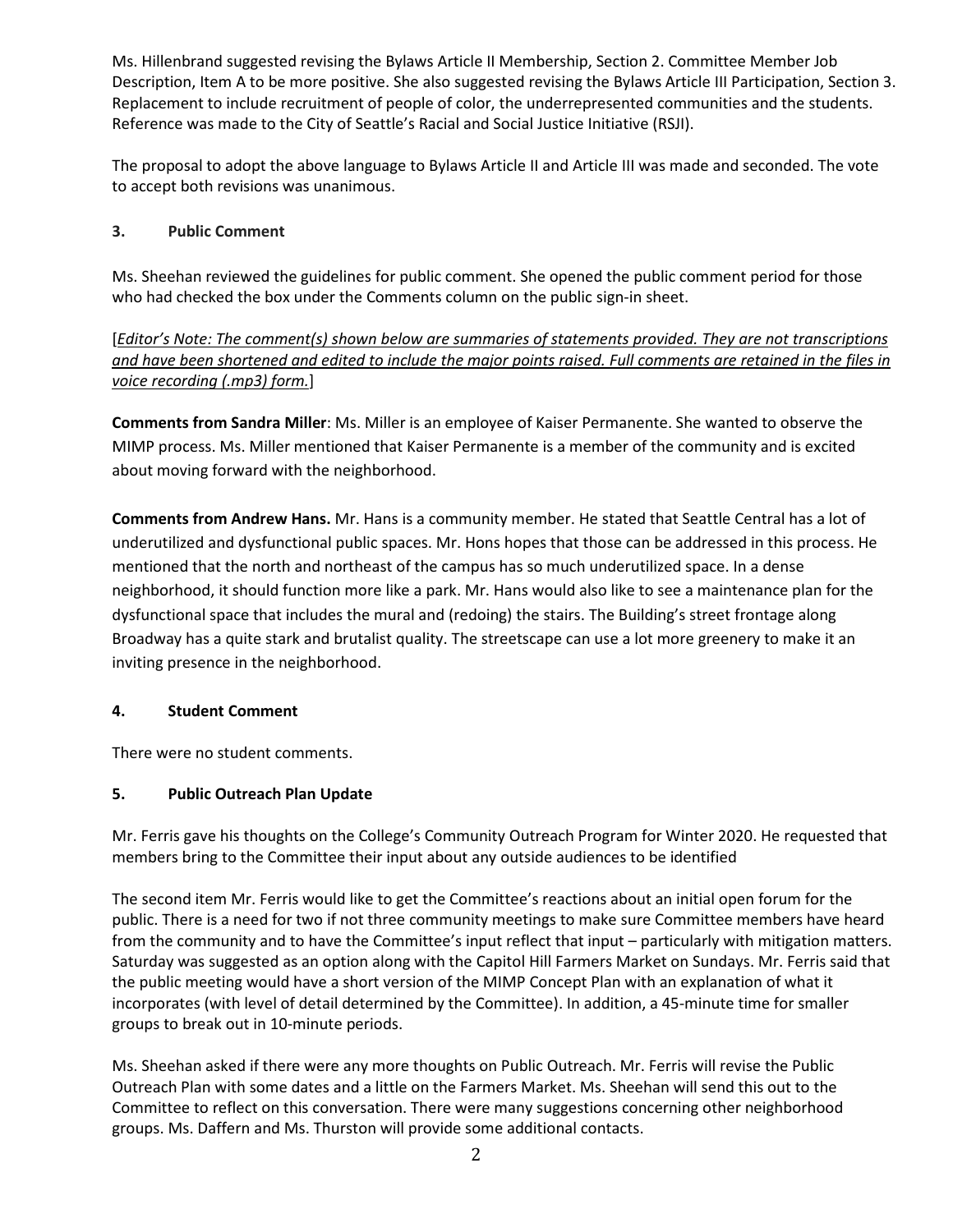Ms. Hildebrand suggested they advertise through social media like Facebook. Ms. Sheehan will send out an email to the Committee regarding the College's social media sites and how to post on social media. Mr. Ferris will talk with the College's Public Information Officer about any issues.

Ms. Hildebrand asked if the Committee could post on Nextdoor.com. Regarding the College posting, Ms. Sheehan explained that there were different rules of engagement such as the Department of Neighborhoods. It is an issue of public safety and considers the mission of Nextdoor.com. The City is not part of the community; it provides services. The City may help in crafting a post, but it cannot be the one posting on the site.

Ms. Hildebrand had a comment regarding the Plan's last section "Secondary Objectives/Elements to be Discussed." She would like to add the Pike/Pine Conservation Overlay and asked about the intersection with the College's Plan.

# 6. Seattle Central College Context/Background

Mr. Ferris stated Seattle Central College was, in 1966, one of the 'foundation' colleges in the State Community College system. He explained that the State combined the Edison Technical School with some older buildings to establish the College. North Seattle College and South Seattle College were built post-1966. In contrast, Seattle Central College inherited buildings from the 1910s and 1920s. When one looks at the outside red brick envelope, inside it houses a lot of aging older buildings.

Mr. Lincoln and Mr. Ernevad have engaged some consultants to look at the amount of the College's deferred maintenance. The campus in the last ten years has really struggled with the concept of how it can, in a vibrant urban but constrained neighborhood, go about with a system of constrained resources. How does the College keep a vital and relatively large campus knowing full well that the more money the College spends on broken parts, the less money there is for instruction?

Mr. Ferris asked If anyone on the Committee has walked through the two buildings recently sold to Capitol Hill Housing. Those buildings have not been conducive towards instruction, i.e., no insulation on the upper floors, some single-pane windows, etc. The context of this new Master Plan is that the College needs to figure out how to renovate and re-invigorate the campus. At the same time, the Committee might think a little less expansively about what 20+ years ago the College thought would be founded on enrollment growth. Much of the existing plan was ambitiously based upon 2-4 percent annual compounding growth of enrollment.

The College needed to acquire property on the south side of Pine Street in order to tear down buildings and replace them over time for a new and more modern campus.

The College took in things like international student tuition, which the College can retain, and then a federal line with the State to buy those properties. The properties were obtained with the knowledge that they were older buildings and would be torn down. For instance, looking at the Atlas Building and the Porte Cochere Building, these were acquired with the idea at some point they would be demolished, and the College would spread out a block and a-half with new campus buildings.

Mr. Ferris presented three primary objectives:

- 1. The context of submitting the new plan is to make the campus more compact and easier for pedestrian students to get between classes.
- 2. The Committee should think about the need and opportunity of replacing buildings or to spend money renovating current buildings to meet needs.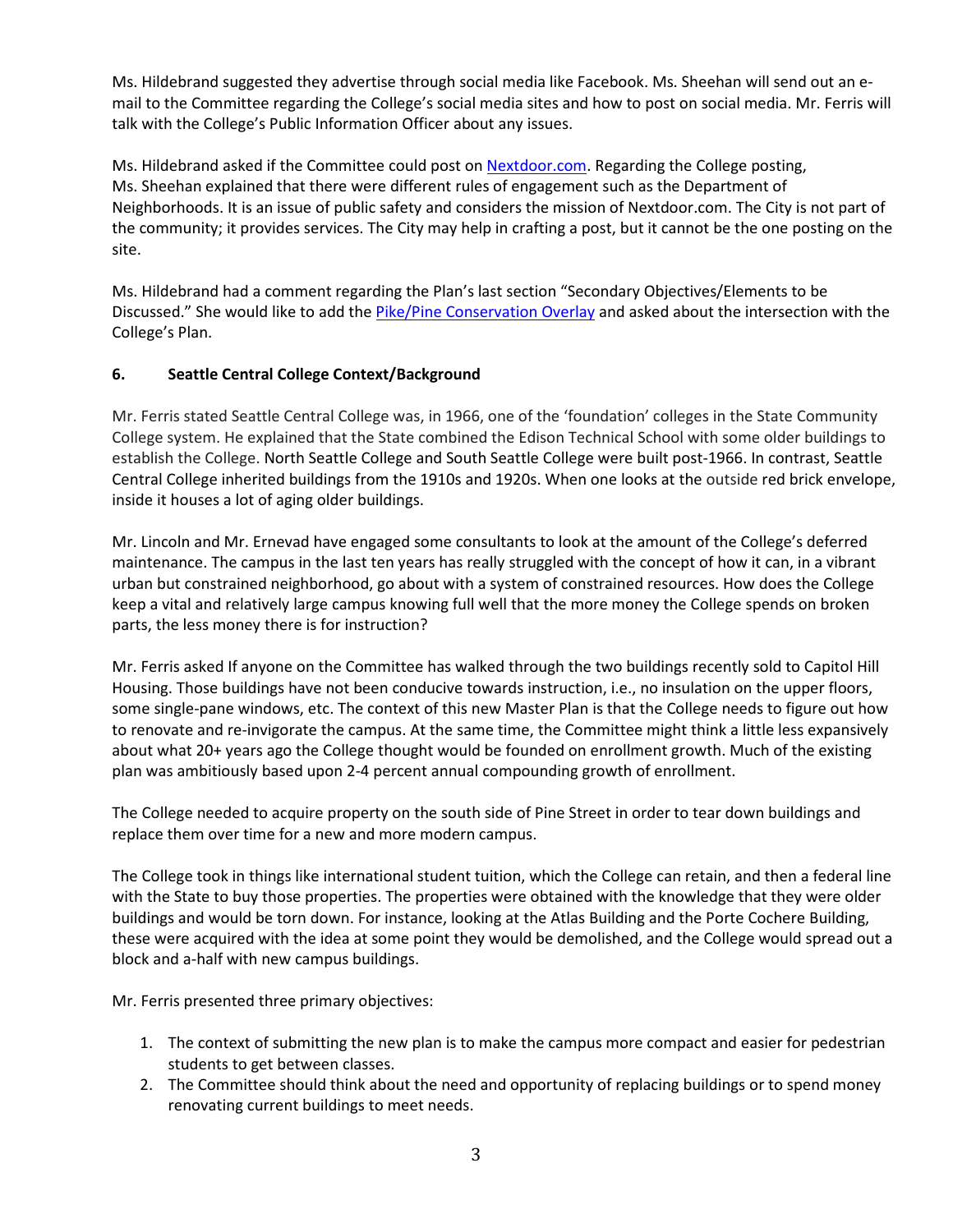3. The Committee should be aware of the traditional Community College composition. Community Colleges are made up of mostly people who have 'paused' their education. Seattle Central has had Running Start students but very few high school graduates going into the College's academic transfer programs.

Yet the strong point of Seattle Central has always been the strength of its academic programs for transfer degrees. The College has a high placement rate with the University of Washington and with Western Washington University. The average age for the enrolled population has traditionally been 28- to 29-years-old. More recently, perhaps because of the strong regional economy, the College has been getting a higher mix of part-time students. So, the actual headcount is starting to go up even though the Full-Time Equivalent (FTE) student numbers are slowly, gradually rebounding from a six-year drop.

More importantly, as the College looked at the higher cost of education and the strength of the College's International Program, the College needs to think about the opportunity to offer more four-year degree programs for students and more opportunities for what would traditionally be a residential opportunity on campus. There has always been some (not ideal) off-campus housing available for international students. The College is rethinking the concept of what is the core of the campus, and what is the campus experience is going to be. Perhaps adding more of a "24/7" experience for a portion of the students.

Right now, the fastest growing piece of the College's enrollment will be scholarship recipients from the City of Seattle's Education Promise scholarship program. The College is expecting 400-500 new 18-year-olds next year on campus as full-time students. Also, because the cost of housing has become so prohibitive, it is estimated one in five community college students experienced some form of homeless or housing insecurity every year. The College feels a need to offer housing on campus.

In addition to housing, another driver of the plan deals with a more compact and less expensive to maintain campus. Mr. Ferris said Mr. Starling will provide a bigger picture of what is in the plan. From Mr. Ferris' perspective, much of this is driven by the realization the College does not have a lot of help coming from the State. He confirmed with Mr. Ernevad that the College receives approximately \$5M every two years in capital funding for repairs and minor projects. The College's current capital plan for deferred maintenance shows a @\$55-\$70M backlog where buildings are either past their useful life or the College has had to defer required maintenance.

Mr. Ferris said the College is looking at a less ambitious pictures of how fast it will grow but a more comprehensive view of what the physical plant has to be able to perform to meet the College's mission and the population that will be served going forward.

# 7. MIMP Concept Plan Presentation

Mr. Starling hopes the Committee will understand why the College has made these big gestures and the thinking behind them.

Mr. Starling summarized the College's Mission, Vision and Values: providing a high-quality education and modern, up-to-date technology and pedagogy. This is increasingly difficult to do in older and older, unrenovated and underutilized buildings. He proceeded to review five of the Physical Planning Objectives.

The College made the decision to target enrollment on Main Campus to serve 7,500 FTE students. They worked backwards from there to come up with the space and actual facilities needed.

The cost of maintaining and operating the small, older outdated buildings south of Pine and the efficacy of the programs being taught in them is much lower than the College would like.These smaller buildings, and the Plant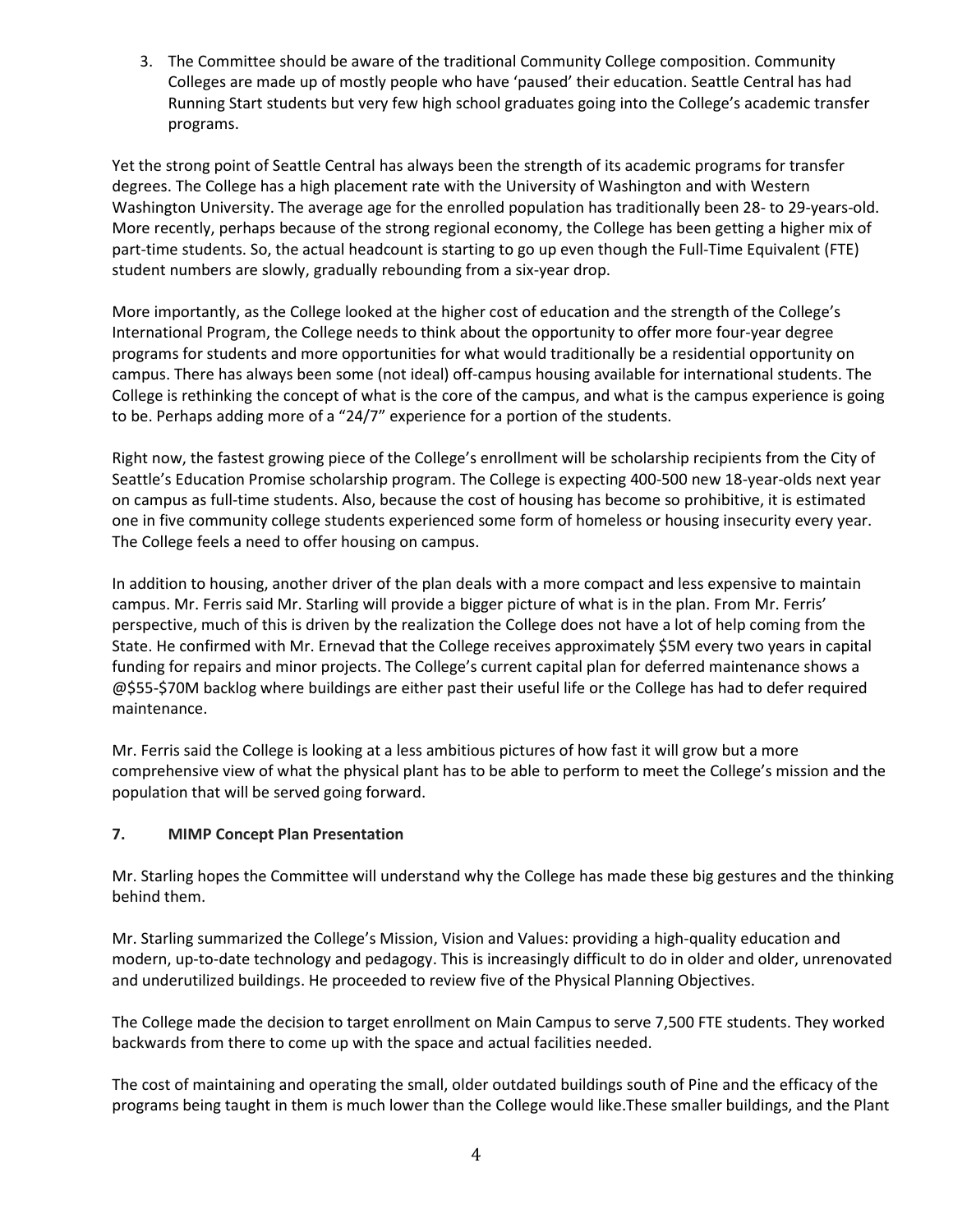Sciences Building, probably have a better life serving the community than college functions – if the College can replace those functions north of Pine in newer, state-of-the-art instructional facilities.

The College has two sources of funds available for the kind of income that can pay for these projects: First, the State Board of Community and Technical Colleges funding system which is a highly competitive and restrictive program, and very difficult to come by. The second source is If the College started working on other, creative financing scenarios. With student housing, the College can also generate revenue that could be used for other purposes. The College is starting to try to build the institution on alternate funding resources that do not come from the State.

The Concept Plan is predominately looking to redraw the MIO boundaries around parcels the College owns. The College has engaged in a large, complicated swap between multi-agencies to trade these parcels in order to acquire the rights to the parcels around the Capitol Hill Station. It is the College's expectation that if the plan goes forward and gets further developed, the College will remove these functions from the boundary.

The College also wanted to expand boundaries for potential future use. If anything in the area west of Harvard became available, it would be a logical location where the College may expand and consolidate space. Therefore, that block has been included in the new boundaries.

Mr. Ferris reported that the College has a Memorandum of Understanding with the regional Presbyterian Church. (The church has been closed for the better part of two years.) The church has an interest in partnering with the College either for an expansion of college activities that would have a community interface, or the potential for workforce affordable housing.

In terms of the new MIO zoning, the College is suggesting that all the area north of Pine within the boundary would be MIO-105, and everything south of Pine MIO-65.

The College is in line to receive funding for its next major project, but the funding will not come before 2030. The money the College will get is only for renovation (an internal renovation of an existing facility). The renovation dollars will go towards the Broadway Performance Hall.

The State funds projects in one of three ways:

- 1. Growth There is demonstrated FTE growth that can only be met by creating new buildings.
- 2. Renovation money An asset that is only be usable by the Institution if it is fully renovated and brought up.
- 3. Replacement A building that is rundown and in poor condition so the only way to use the site would be to tear it downs.

Or, if the students are willing to tax themselves as the State will not fund student enterprises or other enterprise that are generating revenue from a source that is not a college-related function. If the students want to build the Student Union or add on to the Student Activities Building, they will have to fund it. If the students vote in favor, this can be done through a "Certificate of Participation" which is typically 20-22 years in length. The students would borrow at the State's rate. They still must fund it through a reliable projection of how much they will bring in each enrollment.

In order to integrate better with the community, the College considered some ideas that the Committee will consider and advise on.

Streetscape improvements: The College believes the Committee will advise it to make Broadway a much more pedestrian-friendly.

#### 8. Chair/Co-Chair Nominations